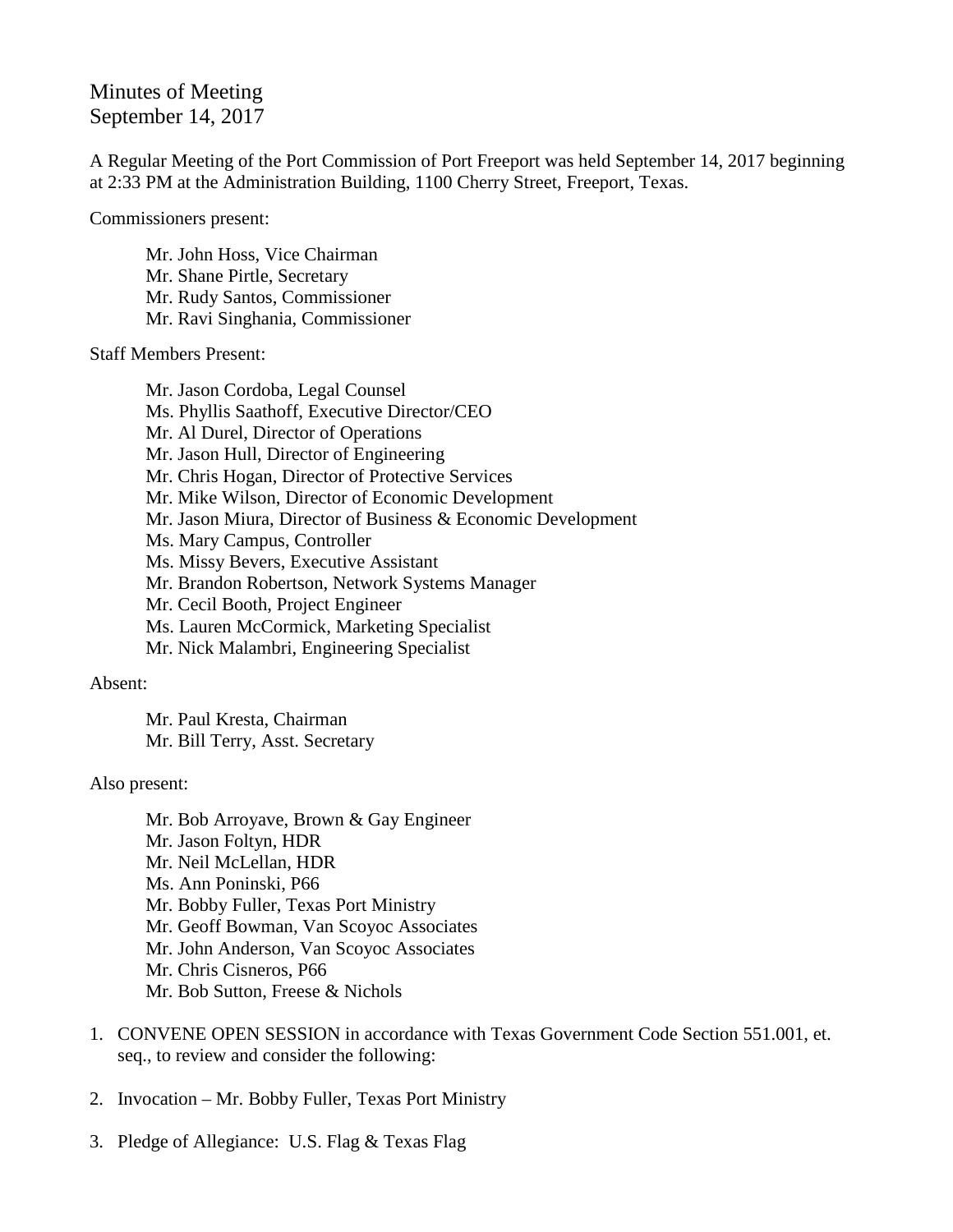- 4. Roll Call. Commissioner John Hoss noted that Commissioners Kresta and Terry were absent. All other Commissioners were present.
- 5. Safety Briefing Mr. Chris Hogan.
- 6. Approval of minutes from the Regular Meetings held August 10, 2017 and August 24, 2017.

A motion was made by Commissioner Pirtle to approve the minutes as presented. The motion was seconded by Commissioner Santos with all Commissioners present voting in favor of the motion.

7. Receive report from Executive Director/CEO and/or Port staff on storm preparations, emergency operations and business resumption.

Ms. Saathoff reported that minimal impacts were felt from the storm at Port Freeport. The Port team followed hurricane procedures as designed and were prepared for the worst. Ms. Saathoff commended local, state and federal law enforcement officials as well as first responders for their efforts to keep everyone informed and provide assistance where needed throughout the storm, and after. Four employees were personally affected by the river flooding in varying degrees and the Port will be assisting where they can with clean-up, filing claims or assessing funds that are available. The American Association of Port Authorities has granted some funds to assist port employees in their situation. Port staff did an outstanding job from preparing for the storm to event management and communication and business resumption. The channel did close to vessel traffic but the Port remained open for the duration of the event. In cooperation with the Brazos Pilots, the Corps of Engineers and Customs Border Protection, the channel was reopened for traffic within hours of the storm passing through the second time. Three vessels were diverted because of the storm however the Port was the recipient of a Tenaris vessel that was diverted to from Houston. In terms of revenue, it was basically even.

Mr. Hogan commended staff as well for following the checklist as outlined in hurricane procedures. Staff was released at noon Friday however essential staff was available throughout the storm. Mr. Hogan shared a graph of wind speed throughout the storm with the highest coming Saturday morning at 2:30 a.m. Rainfall for EOC was about 23 inches total, hitting intermittently with rain bands. While Mr. Hogan participated on all the County, State, National Weather Service conference calls and the 24/7 call for the industrial desk at EOC, Mr. Durel participated on conference calls with PCT daily and provided updates. Ms. Saathoff was at the EOC daily, filled in on calls when needed, updated the emergency coordinator immediately and gave daily updates so everyone knew where the Port stood throughout the storm. Mr. Hogan also commended Jason Miura and his team for taking all the information provided and putting it on the website and social media. Mr. Hogan received multiple comments on how up to date and accurate the Port's social media and webpages were on information. Ms. Campus is collecting all the information on damages for claims to be filed with insurance and FEMA. Brandon Robertson and Jason Caywood monitored the network system which stayed solid throughout the storm. Some of the damage the Port sustained was a broken window in operations garage, leaking windows in Dole office, two broken gate arms, gutter and possible roof damage on the Operations building, and wash out areas on the fence line at Parcel 19 and Parcel 25. Additionally, security equipment was damaged however it did not interfere with access to the Port, any type of visitor verification or security monitoring. There was a main power line electrical damage as well as a broken transformer at Dole and traffic signs damage. In the next few weeks, the senior management team and key personnel will review procedures to see if any improvements can be made.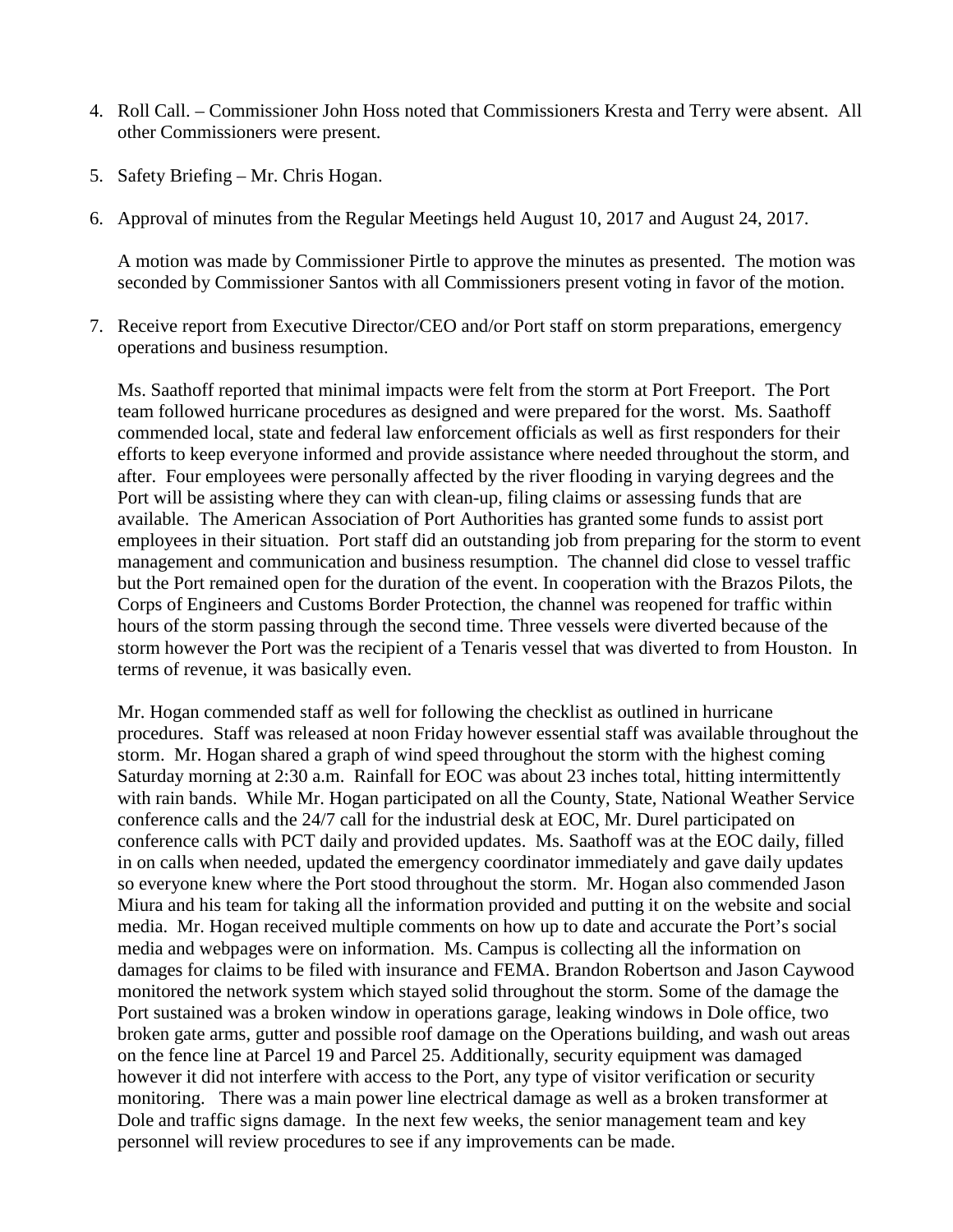Mr. Hull stated the Corps brought in the dredge Newport September 2, and began dredging September 3. Mr. Hull was notified the flood gates on the Brazos River Diversion Channel were opened and when questioned, the Corps responded with the following statement: *"When we go into hurricane mode, we open the gates and pin them into position in their recesses. This prevents them from swinging and damaging themselves during a hurricane. Also, it allows surge to flow and not pile up on the gates which will create more damage by catching debris. When a storm passes, we unpin the gates and go back into normal operations. With the high flows on the Brazos River, that would mean to close the gates.* This was done on the East side. *When this was attempted on the West side, the East bound flow from the San Bernard River piled up to the point it starting filling up the machinery pits, so they were left open until the San Bernard River receded to non-damaging levels. Right now, the West gates are working but are slipping on their clutch drives, and we are working and waiting on new clutch pads."*

Mr. Hull also shared pictures of the Brazos and San Bernard Rivers.

Commissioners Pirtle and Hoss commended staff on keeping them informed throughout the storm, working to keep Brazoria County moving forward and taking care of everyone. Updates sent were very much appreciated. Sentiments were echoed by Commissioners Singhania and Santos.

Commissioner Hoss inquired as to how the other avenues of access to the Port have been impacted by the storm. Ms. Saathoff stated with the extent of the event in the region and so many roads under water and Houston being almost impassible, clearly truck traffic was impacted most of our tenants did not immediately resume operations. Union Pacific railroad did have damage to their facilities and switches; repairs are underway. Rail connection to Sweeny is damaged and will take a couple weeks of work to repair. To date, there have been no rail deliveries in the Port. Ms. Saathoff will continue to send UP reports as she receives them.

8. Receive report from Executive Director/CEO and/or Port staff on activities and matters related to administrative affairs. Port tenant updates, USCOE, rail issues, AAPA Committees, leases, contracts, upcoming Port and civic events and other related administrative affairs.

Ms. Saathoff reported on the groundbreaking ceremony held August 18 adding it was a wellattended and well executed event. She also shared photos from the event. Most events for September have been postponed however the Brazoria County Transportation & Infrastructure is still on for September 27 at the Dow Center. Business Hall of Fame will be held this evening as well. A NYK vessel called today carrying 39 high/heavy cargo pieces to be discharged and handled by Horizon Terminal Services.

9. Receive report from Commissioners on matters related to meetings and conferences attended, Port presentations and other related Port Commission matters.

There were no reports from Commissioners as everyone was preparing and cleaning up from Hurricane Harvey.

## 10. Public Comment.

There were no public comments.

11. Discuss and consider approval of Tax Abatement Agreement for property located in the Phillips 66 Company Reinvestment Zone No. 7.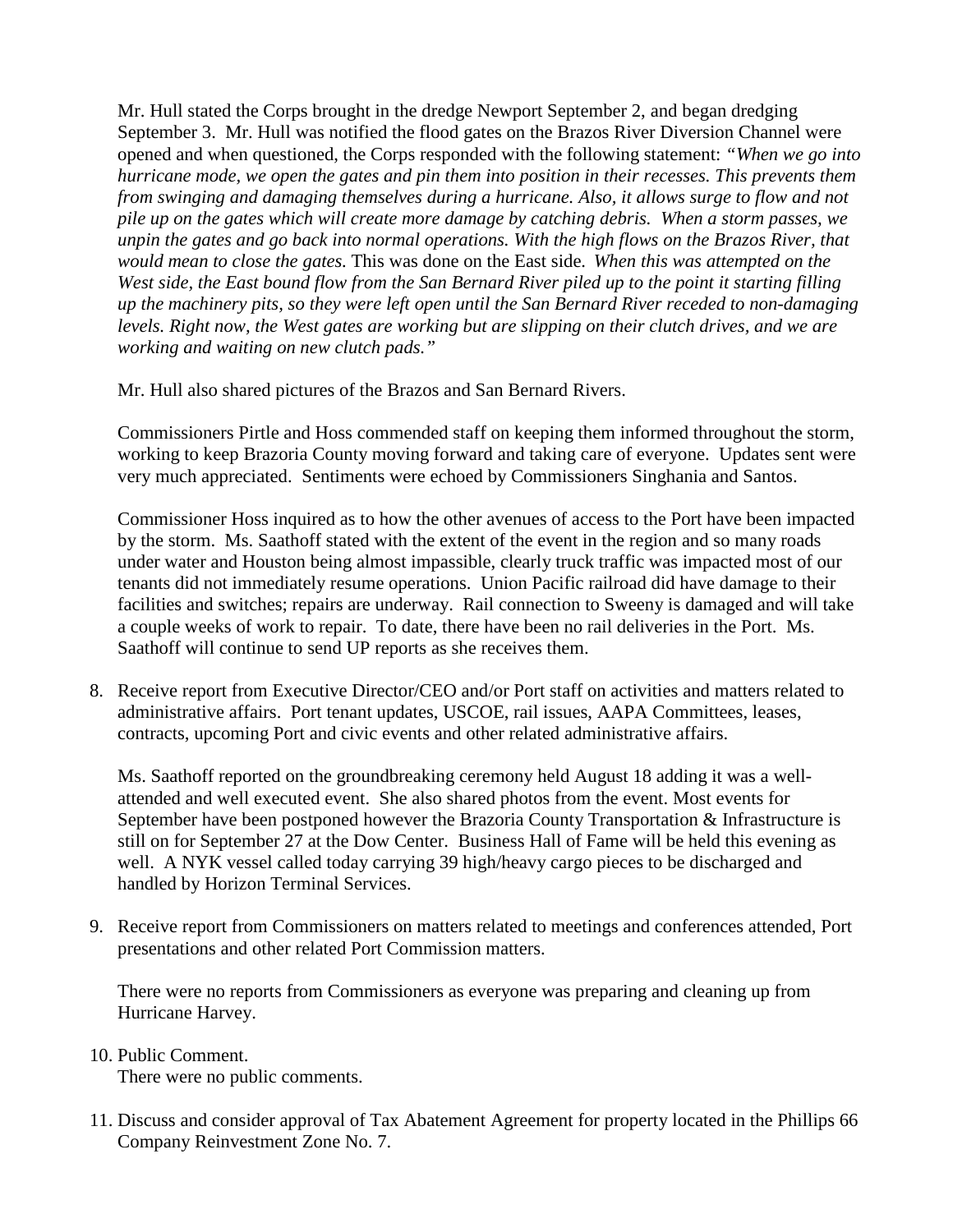It was discovered the item that references the amount of the abatement project, and what makes it eligible for a 10-year abatement was not accurately stated in the previous agreement approved. The project is eligible because the anticipated construction is \$1.3 billion and upon completion is expected to be just over \$1 billion. The agreement has been revised to reflect this adjustment. All other terms of the agreement remain the same and it is staff's recommendation the agreement be approved.

A motion was made by Commissioner Singhania to approve the agreement as recommended by staff. The motion was seconded by Commissioner Pirtle with all Commissioners present voting in favor of the motion.

12. Discuss and consider law maintenance bids and award of contract for lawn maintenance at Port Freeport.

The existing lawn maintenance and brush hog service expired August 31. Bids received ranged from \$140,000/year to a low of \$119,000/year. Staff reviewed the bids and discussed handling this service in house. A temp service would cost approximately \$65,000/year with one man handling the job. The Port owns most of the equipment needed but would need to purchase a zero-turn industrial mower. Staff's recommendation is to turn back the bids received and handle this job in house through a temp service and purchase a zero-turn mower.

A motion was made by Commissioner Singhania to not award a contract for lawn services, but handle in house and authorize staff to purchase a zero-turn industrial grade mower. The motion was seconded by Commissioner Santos with all Commissioners present voting in favor of the motion.

13. Discuss and consider approval of a Professional Services Agreement with Freese & Nichols for the preparation of grant application.

Mr. Miura stated the U.S. Dept. of Transportation issued notice of funding opportunity for INFRA grants for FY2017/2018. Port Freeport is requesting to enter into a PSA with Freese & Nichols in an amount not to exceed \$49,482.00, for the preparation of the INFRA grant application which will cover the improvements of Phase 2, Parcel 14 rail project.

A motion was made by Commissioner Singhania to approve the agreement. The motion was seconded by Commissioner Santos with all Commissioners present voting in favor of the motion.

14. Discuss and consider approval of a Professional Services Agreement with Van Scoyoc Associates for 1 year commencing October 1, 2017.

Previous discussions yielded a need for representation in Washington to assist with efforts in monitoring activities, pursuing needed appropriations for our project as well as other opportunities to improve policy and funding for Port Freeport. Van Scoyoc Associates comes highly recommended and has already been helpful to the Port through work done with the Transportation Infrastructure Committee working directly with Congressman Shuster. They were also personally involved with the Water Resources Reform and Development Act of 2014 in which the Port's project was approved by Congress. Geoff Bowman and John Anderson gave a brief presentation to the Board about their firm and how they will represent Port Freeport. Ms. Saathoff stated the firm has submitted a three-year proposal with a monthly retainer of \$9,000/month for the first year,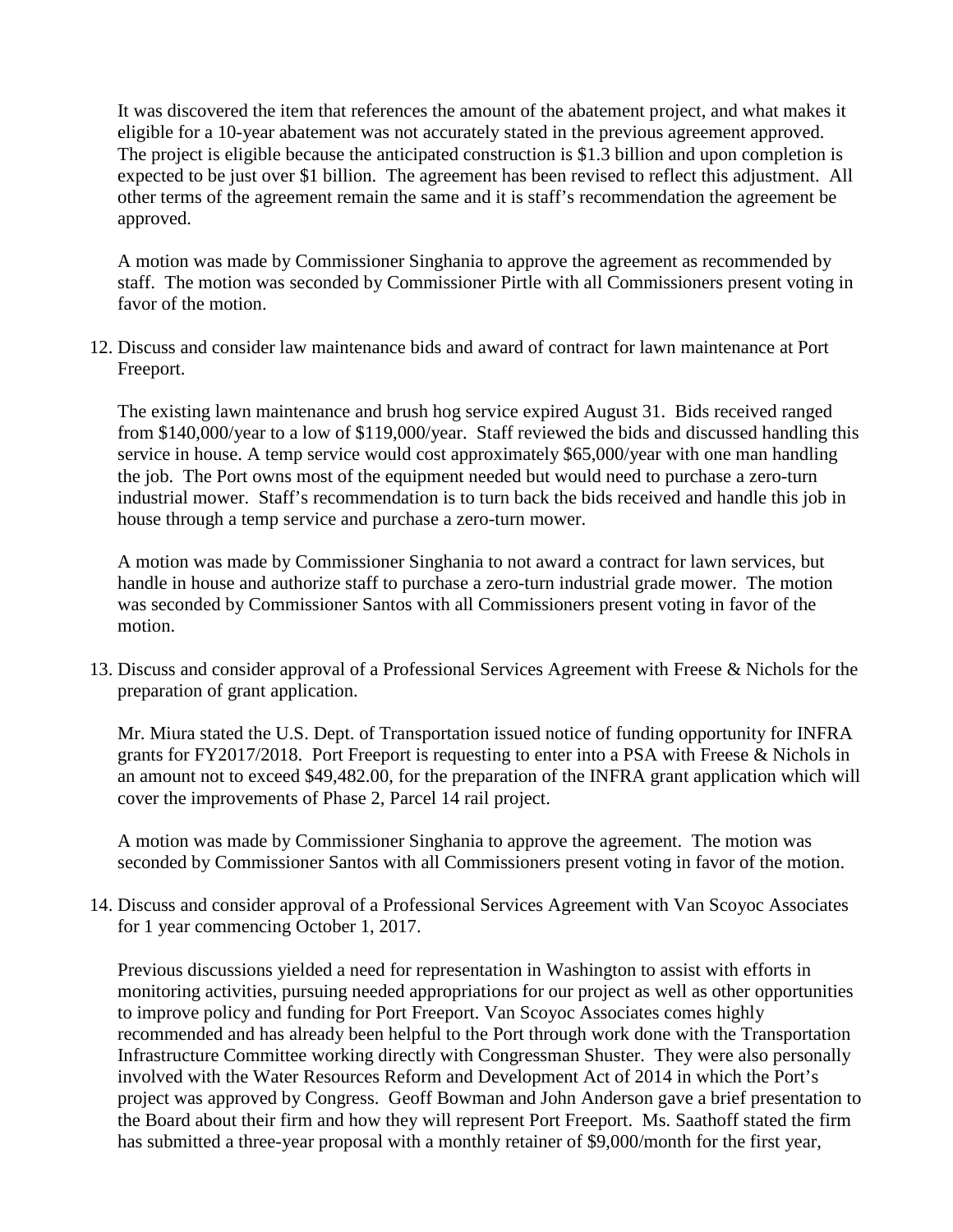\$10,000/month for the second and \$11,000/month for the third year. Expenses would be capped at \$8,000 over the three-year period. It is staff's recommendation the agreement with Van Scoyoc be approved.

A motion was made by Commissioner Singhania approve the agreement with Van Scoyoc Associates for a period of three years. The motion was seconded by Commissioner Pirtle with all Commissioners present voting in favor of the motion.

15. Discuss and consider approval of Policy 9.9 – Competitive Sealed Proposal Selection Criteria.

This item was tabled.

16. Conduct workshop regarding Fiscal Year 2017/2018 Budget for Port Freeport.

Ms. Saathoff complimented Ms. Campus and her staff for putting together a budget that continues to advance the Port's strategic objectives. Just as last year's budget, this is also a heavy capital expenditure intensive budget with 67% of the expenditures being for capital projects, and another 16% going to debt service. 17% is left for operating expense with a large portion of that related to salaries, wages, benefits, other insurance and maintenance. This budget is consistent in a way that has been presented in the past and maintains a strong operating income margin. Additionally, the budget holds the tax rate at the current rate of 4.01 cents per \$100 valuation. In continuing to work towards completing the strategic objectives, Ms. Saathoff stated it important to hold the tax rate as the Port uses a combination of sources to fund the projects such as cash flows, portion of reserves, revenue capability as well as possibly seeking support from taxpayers for a GO Bond.

Ms. Campus began the workshop giving a summary of the budget stating it incorporates \$24.1 million in operating revenues and \$17 million in operating expense which produces an operating profit of \$7.1 million for an operating margin of 29%. An increase in net assets of \$6.7 million is anticipated, and planned capital expenditures is \$41 million which will be funded through cash flows, holdings in investment reserve, debt and grants. The Port's debt service on existing debt amounts is \$8 million however, the budget has been prepared with an anticipated \$30 million in revenue issuance. Ms. Campus reminded the Board they have already adopted reimbursement resolutions for these projects which will increase the debt service an estimated \$1.5 million. Staff anticipates \$69 thousand will be used from the reserves to fund the budget and the balance of unrestricted reserve, which is a combination of the Port's unrestricted and capital reserve, will be \$42 million by year end. Ms. Campus began a more in depth discussion and answered questions from the Board on the following items:

- Revenues
- Ad valorum taxes
- Operating expenses
- Salaries, wages and benefits
- Professional services
- Training, travel & promotional
- Supplies and utilities
- Business insurance
- Other services and charges
- Maintenance and repairs
- Depreciation expense
- Debt interest and fees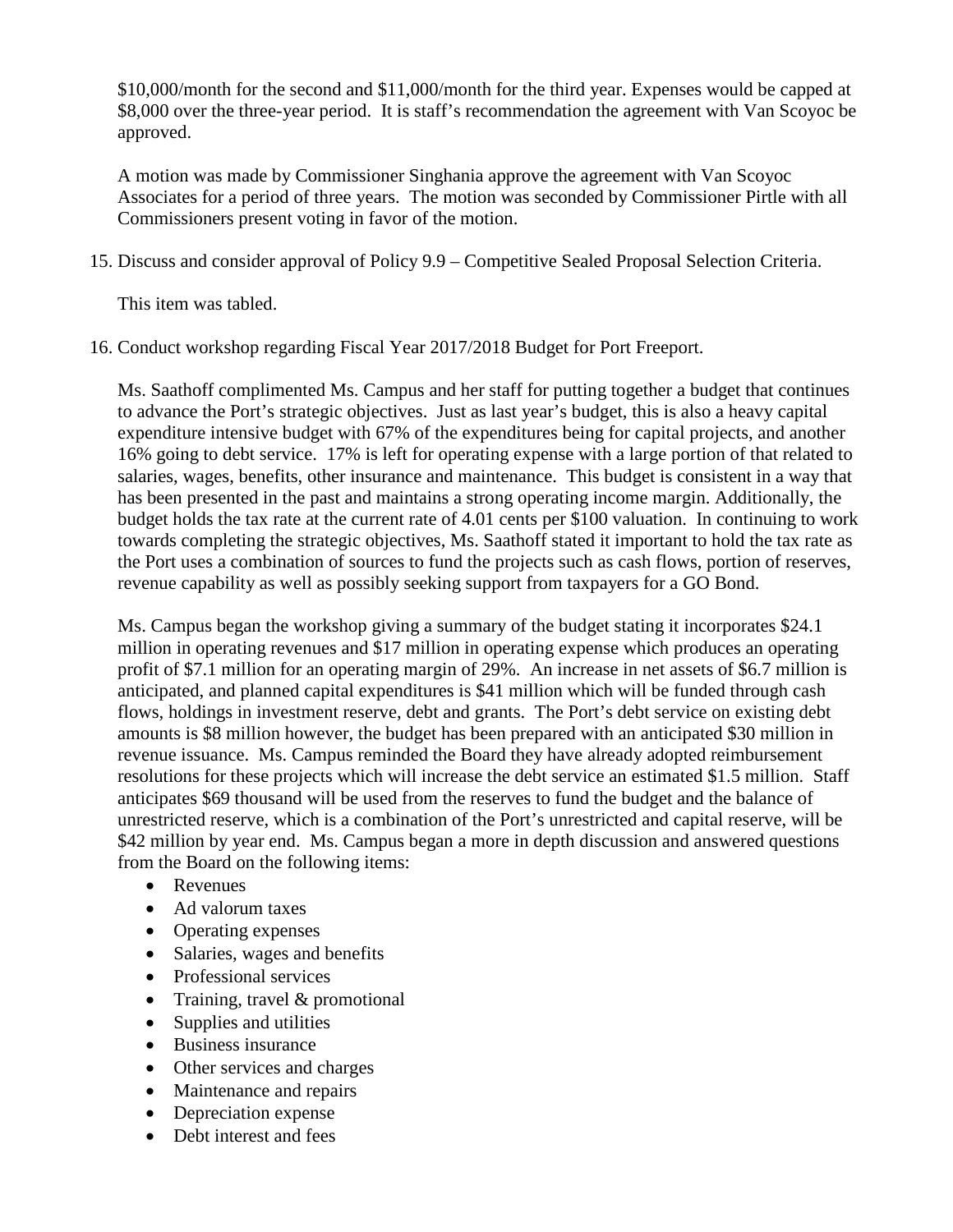- Capital projects and contribution to others
- 17. Adoption of a resolution setting the 2017 Tax Rate for Port Freeport.

A motion was made by Commissioner Pirtle to approve the tax rate as presented by staff, maintaining the rate at .0401 cents per \$100 valuation. The motion was seconded by Commissioner Singhania with all Commissioners present voting in favor of the motion.

18. Adoption of the FY 2017/2018 Budget for Port Freeport.

A motion was made by Commissioner Pirtle to approve the budget as recommended by staff. The motion was seconded by Commissioner Singhania with all Commissioners present voting in favor of the motion.

- 19. EXECUTIVE SESSION in accordance with Subchapter D of the Open Meetings Act, Texas Government Code Section 551.001, et. seq., to review and consider the following:
	- A. Under authority of Section 551.072 (deliberation of real property) for discussion regarding:
		- 1. The potential exchange, lease, or value of real property located at Port Freeport, including but not limited to Parcels 7, 8, 10, 26, and 37.
		- 2. Discussion regarding the potential exchange, lease or value of real property located in Freeport, Texas, including but not limited to the area known as the East End of Freeport and bordered by the following streets: FM 1495; East 2<sup>nd</sup> Street; Terminal Street and East 8<sup>th</sup> Street in Freeport, Texas.
		- 3. The potential purchase, exchange, lease or value of real property located at Port Freeport, including but not limited to the real property located at and contiguous to Berths 1, 2, 5 and 7.
		- 4. The potential exchange, lease, or value of real property located at Port Freeport, including but not limited to Parcels 4, 5, 6, 9, 14, 19, 27, 31, 34, and 38.
	- B. Under authority of Section 551.071 (consultation with attorney) for discussion regarding:
		- 1. Consultation with attorney regarding legal matters arising out of damage to Port Freeport property.
	- C. Under authority of Section 551.074 (deliberation of personnel matters) for discussion regarding:
		- 1. Discussion regarding the goals and performance of the Executive Director/CEO.
- 20. RECONVENE OPEN SESSION to review and consider the following:
- 21. Discuss and consider granting authority to Executive Director/CEO Phyllis Saathoff to execute any and all documents necessary and required by Stewart Title to close the transactions on the following properties:
	- 403 E. 2nd Street, Freeport, TX (East End Property) and 314 S. Avenue F, Freeport, TX (Avenue F Property)